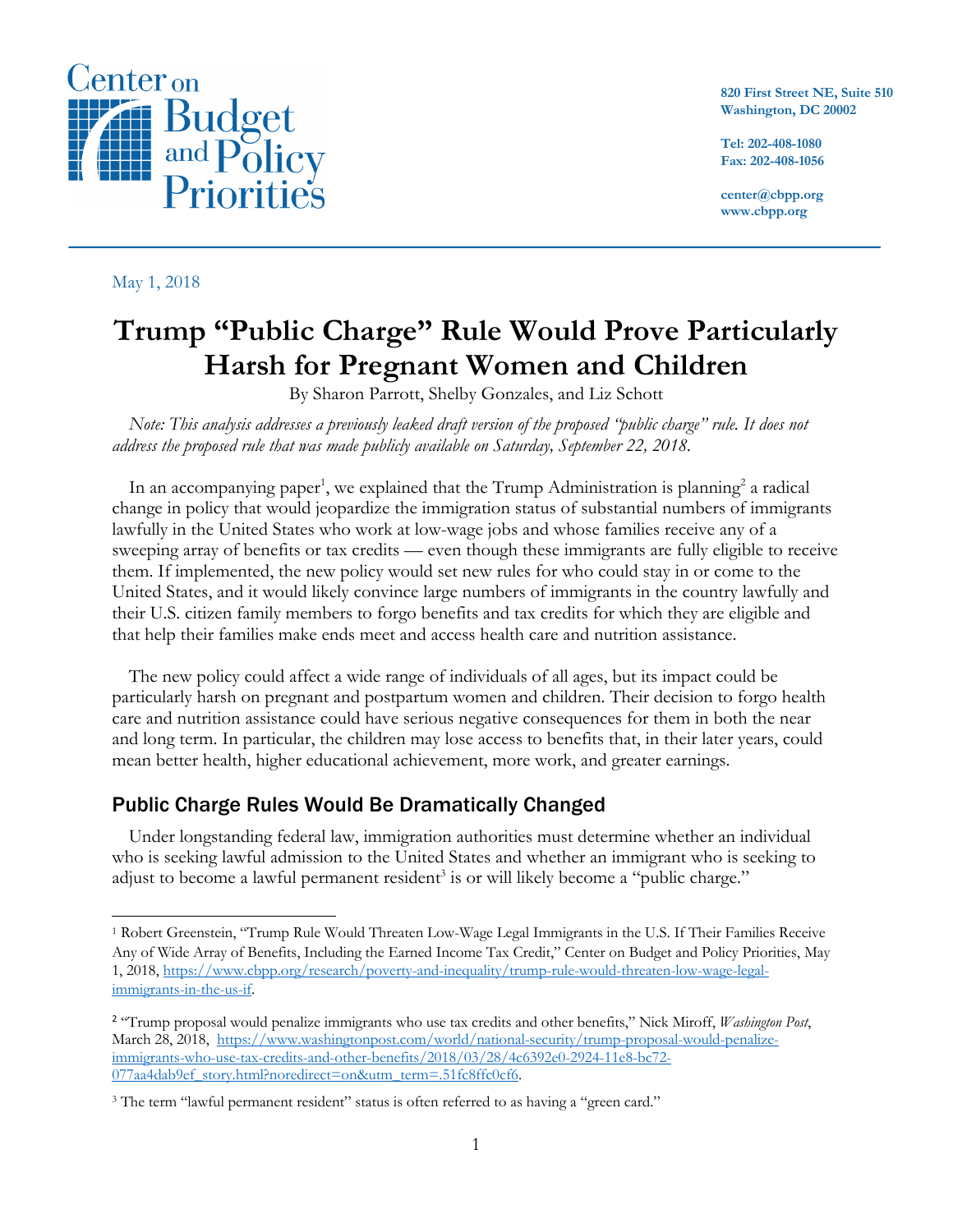For decades under administrations of both parties, immigration authorities considered (among other factors) whether the individual received (or was likely to receive) cash assistance benefits and the part of Medicaid that pays for nursing homes and other forms of long-term care. Someone could be considered a public charge if she or he was *primarily dependent* (for more than half of his or her income) on cash assistance benefits or Medicaid long-term care benefits. (Cash assistance benefits include assistance from the Temporary Assistance for Needy Families program, the Supplemental Security Income program and state cash aid programs, which are now uncommon.)

The draft rule, which was leaked to the media, would dramatically change the benefit-related criteria used to make a public charge determination. The draft proposal would put someone at risk of being deemed a "public charge" if that person — *or anyone in the person's immediate family*, *including citizen children* — receive any of a far broader set of benefits. The criteria also would consider *any receipt*, not whether the individual was *primarily dependent*, so working families who receive benefits to supplement their low pay could receive an unfavorable public charge determination. The benefits and tax credits that would be considered include the Earned Income Tax Credit (EITC), the lowincome component of the Child Tax Credit, Medicaid, the Children's Health Insurance Program (CHIP), subsidies to help people afford health insurance in the Affordable Care Act's marketplaces, SNAP (formerly known as food stamps), the Special Supplemental Nutrition Program for Women, Infants and Children (WIC), and others.

Because undocumented immigrants are ineligible for nearly all of these forms of assistance — and because cash assistance is already considered in public charge determinations — the rule targets immigrants who are lawfully in the United States and working along with their citizen children and spouses.

This extreme proposal would have two main effects. First, immigration authorities could use it to prevent some immigrants here lawfully who receive — or whose close family members receive any of these benefits or tax credits from becoming permanent residents, and to prevent prospective immigrants who want to reunite with their families from entering the United States, if the authorities rule that they or any member of their families have received or would likely receive any of these benefits in the future.

Second, the proposal almost certainly would convince large numbers of immigrants here lawfully and their children, many of them U.S. citizens, to forgo benefits or tax credits for which they're eligible. Because the rules for determining whether someone is a "public charge" are technical and the circumstances under which the authorities make a determination can be hard to understand, the number of low-income immigrant families that would choose not to receive benefits would likely exceed by a sizable amount the number that would ultimately be subject to a "public charge" determination.

This has happened previously. In the late 1990s, widespread confusion and fear about how public charge rules could impact families' ability to adjust their status among immigrants with children eligible for and in need of federal benefits such as SNAP and Medicaid resulted in many being deterred from applying for benefits. Partly as a result, the share of eligible individuals among these groups who were participating in benefits was low. For example, in 1999, just 40 percent of eligible citizen children living in households with immigrants participated in SNAP, compared to 70 percent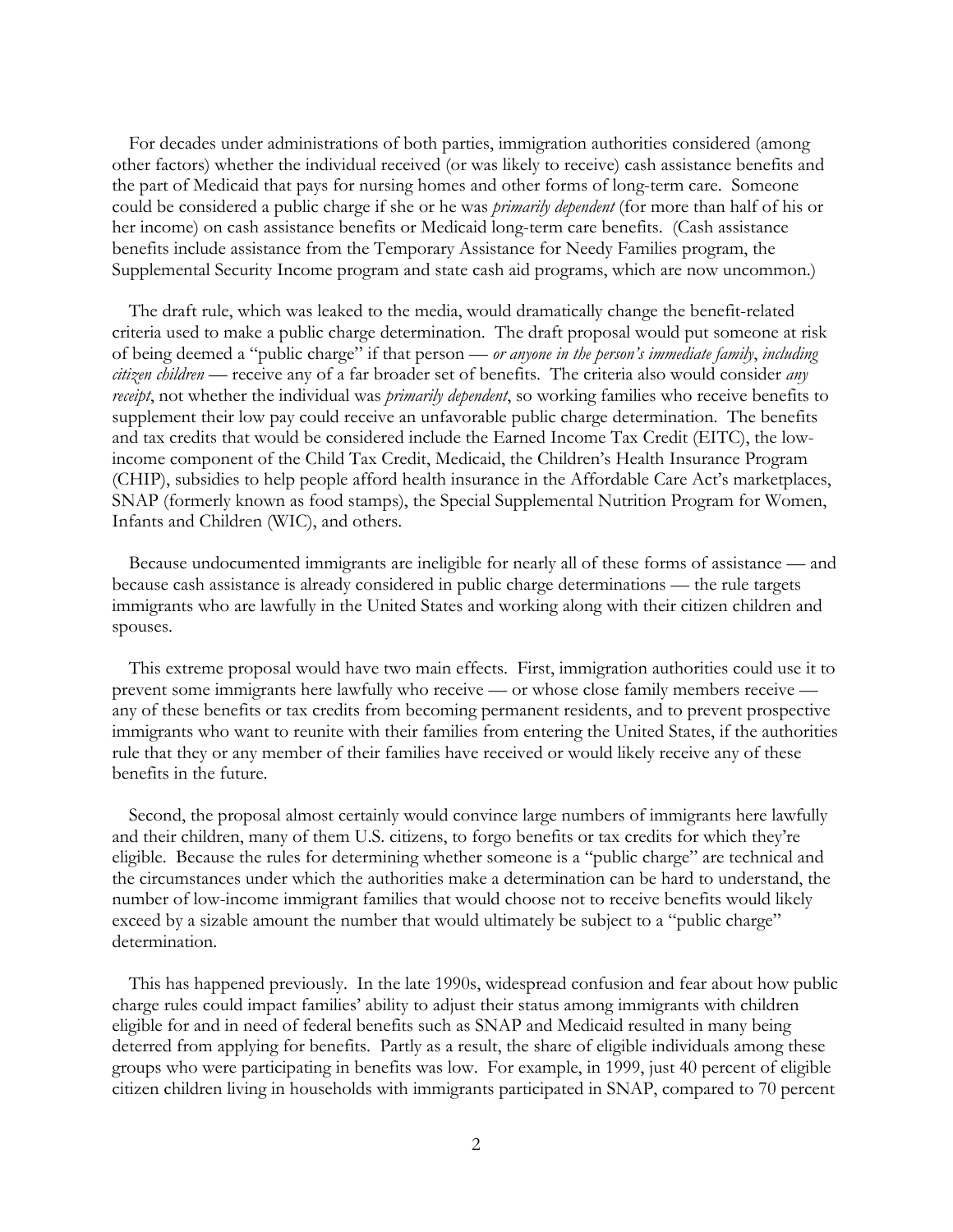of all eligible children.<sup>4</sup> Concerned that eligible individuals in immigrant households were unable to access federal benefits, the Clinton and George W. Bush Administrations took actions to clarify public charge rules and to ensure that benefit program applications and outreach were designed to address the fear and confusion. Participation rates subsequently improved significantly for eligible children in immigrant families.<sup>5</sup>

Finally, the draft rule indicates that the Administration is considering whether to change the rules governing when federal authorities can deport legal immigrants in ways that might make their receipt of benefits a consideration — though we have no information about what, if any, changes the Administration may propose. If the Administration makes problematic changes in this area, that would heighten the risk that the rule would have a very large "chilling" effect on lawfully present immigrants receiving benefits for which they are eligible.

## Especially Acute Impact on Pregnant Women and Children

The proposed rule could convince immigrants to forgo health coverage or nutrition assistance for themselves or for their infants, preschoolers, and school-age children and families to forgo tax credits like the EITC for which they are eligible. The results could include pregnant women who decline to enroll in Medicaid and thus lose access to pregnancy-related services, families that choose not to enroll babies and young children in Medicaid or CHIP, pregnant and postpartum women and young children who choose not to enroll in WIC, and school-age children who go to school without the health coverage and food assistance they need to succeed. In these cases, the result could be higher rates of poor birth outcomes — including higher rates of infant and maternal mortality — as well as poorer health, education, and financial outcomes for children of all ages.

The harm would be particularly acute for pregnant women and young children — and the young children affected would typically be *citizen* children — who may lose access to benefits that would lead to better long-term outcomes, including better health, greater educational attainment, and brighter future earnings prospects. The impacts for these children can start before birth, when the lack of prenatal care and nutrition assistance for their mothers could affect their birth and early health outcomes, and extend decades into the future, diminishing their opportunity to thrive in tangible and entirely preventable ways.

More specifically, under this rule:

 $\overline{\phantom{a}}$ 

• Women who qualify for Medicaid that would cover prenatal care and labor and delivery may feel that they face the impossible choice of (1) risking a public charge determination by signing up for this coverage, (2) finding a way to pay thousands of dollars for labor and delivery, as well as prenatal and postpartum care, or (3) going without needed care.

<sup>4</sup> "Trends in Food Stamp Program Participation Rates: 1999 to 2002," Karen Cunnyngham, September 2004, Table 6.

<sup>5</sup> Esa Eslami, "Trends in USDA Supplemental Nutrition Assistance Program Participation Rates: Fiscal Year 2010 to Fiscal Year 2015," prepared for the Food and Nutrition Service, U.S. Department of Agriculture, June 2016, https://www.fns.usda.gov/snap/trends-usda-supplemental-nutrition-assistance-program-participation-rates-fiscal-year-2010-fiscal.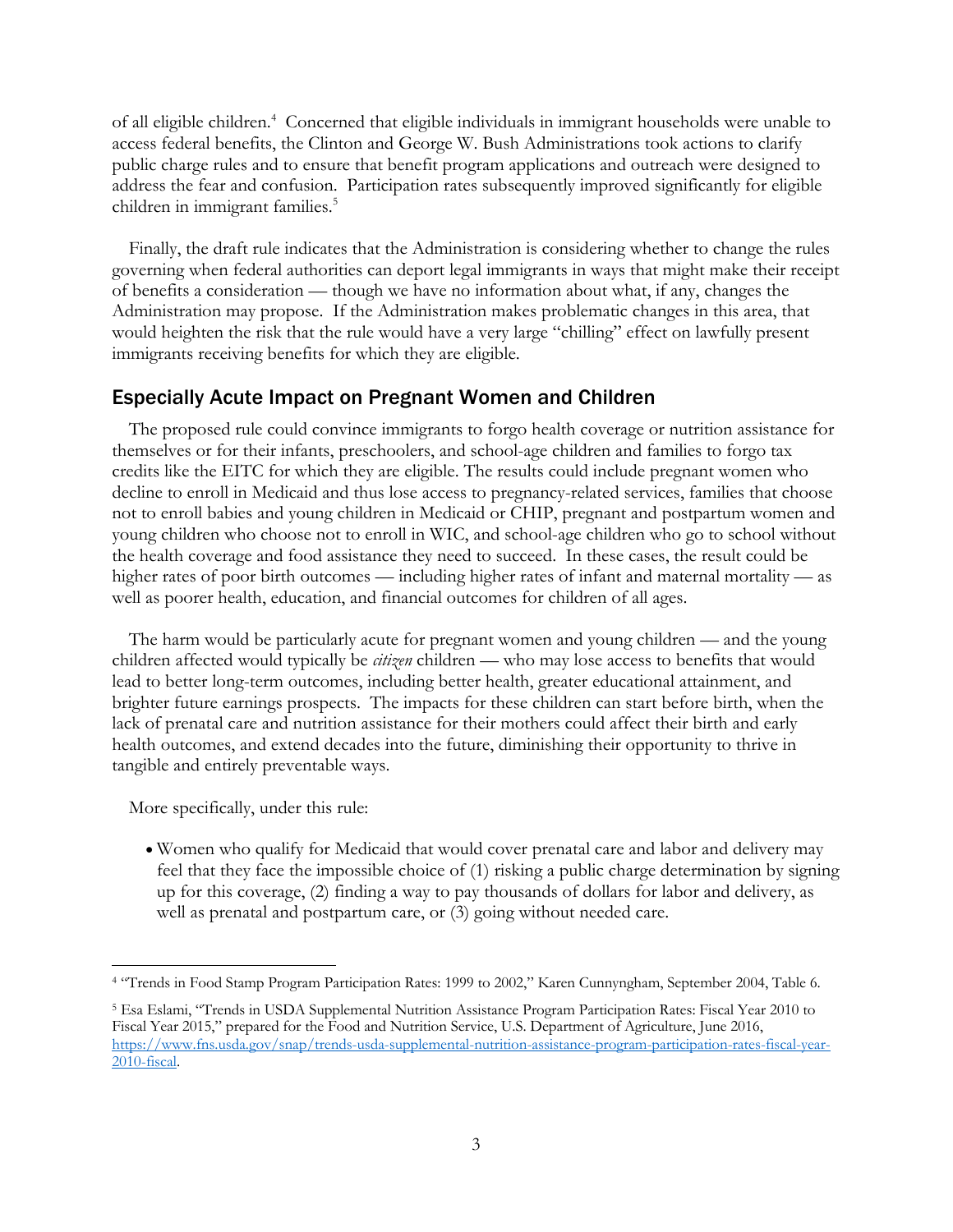- A pregnant woman or mother of an infant (generally a citizen) might avoid enrolling herself and her child in WIC, which provides critical nutrition assistance to pregnant and breastfeeding women, infants, and preschoolers.6 That's not a mere hypothetical possibility. In recent weeks, service providers reported that families said they were afraid to apply for WIC benefits. As *The New York Times* recently put it, "Immigrants hoping for permanent residence are dropping out of public nutrition programs even before prominent elements of the Trump administration's proposed policy changes are enacted, fearful that participating could threaten their citizenship eligibility or put them at risk for deportation, according to program administrators."<sup>7</sup>
- Eligible children (including citizens) could miss out on Medicaid, which produces near and long-term benefits for children.<sup>8</sup> Children who are eligible for Medicaid do better in school, on average, and miss fewer school days due to illness or injury. They're also likelier to finish high school, attend college, and graduate from college.<sup>9</sup> And they earn more as adults and experience fewer emergency room visits and hospitalizations, research shows.
- Eligible children could miss out on SNAP, which also produces long-term benefits for children. <sup>10</sup> Research on the early days of the SNAP program shows that children who received food stamps (as SNAP was previously known) had greater rates of high school completion and a lower incidence of heart disease, stunted growth, and obesity as adults.
- In addition, eligible legal immigrant families with one or more adults working hard at low pay may forgo the Earned Income Tax Credit or Child Tax Credit for which they are otherwise eligible. Children in immigrant families that forgo these credits — including citizen children — would face more poverty and hardship immediately and weaker prospects in the labor market in the future. Without these tax credits, they would be less likely to do well in school, finish high school, and go on to college, research indicates.

https://www.sciencedirect.com/science/article/abs/pii/S0167629615001216.

 <sup>6</sup> Steven Carlson and Zoë Neuberger, "WIC Works: Addressing the Nutrition and Health Needs of Low-Income Families for 40 Years," Center on Budget and Policy Priorities, revised March 29, 2017, https://www.cbpp.org/research/food-assistance/wic-works-addressing-the-nutrition-and-health-needs-of-low-incomefamilies.

<sup>7</sup> "Spooked by Trump Proposals, Immigrants Abandon Public Nutrition Services," Emily Baumgaertner, *New York Times*, March 6, 2018, https://www.nytimes.com/2018/03/06/us/politics/trump-immigrants-public-nutritionservices.html. See also: Wendy Cervantes*,* Rebecca Ullrich, and Hannah Matthews, "Our Children's Fear: Immigration Policies Effects on Young Children," Center on Law and Social Policy, March 2018, https://www.clasp.org/sites/default/files/publications/2018/03/2018\_ourchildrensfears.pdf.

<sup>&</sup>lt;sup>8</sup> See for example: "Medicaid Provides Needed Access to Care for Children and Families," Georgetown University Health Policy Institute, Center for Children and Families, March 2017, https://ccf.georgetown.edu/wpcontent/uploads/2017/03/Medicaid-provides-needed-access-to-care.pdf; Michel Boudreaux, Ezra Golberstein, and Donna McAlpine, "The long-term impacts of Medicaid exposure in early childhood: Evidence from the program's origin," *Journal of Health Economics*, January 2016,

<sup>9</sup> Sarah Cohodes *et al*., "The Effect of Child Health Insurance Access on Schooling: Evidence From Public Insurance Expansions," NBER Working Paper No. 20178, May 2014, http://www.nber.org/papers/w20178.pdf.

<sup>10</sup> Steven Carlson *et al*., "SNAP Work for America's Children," Center on Budget and Policy Priorities, September 29, 2016, https://www.cbpp.org/research/food-assistance/snap-works-for-americas-children.